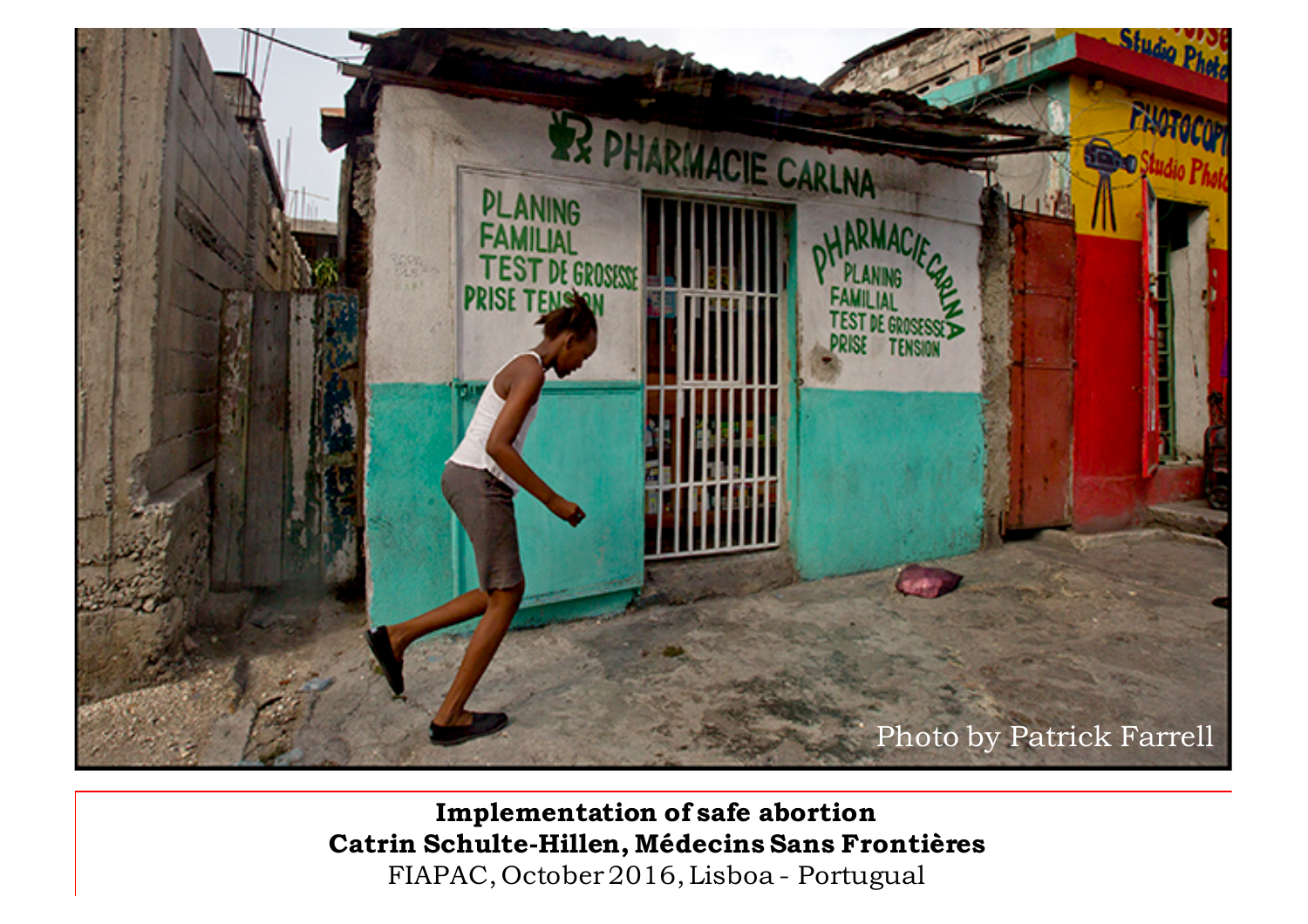

# **Introduction MSF … some data (2015)**

- Close to 30% of MSF projects offers obstetric care: – 103 projects, close to 220.000 deliveries
- 25% offer care for victims of sexual violence:
	- 89 projects, 11.200 patients
- Post abortion care is considered part of emergency obstetrics in all projects with obstetric care
	- Over 12.000 cases of abortion related complications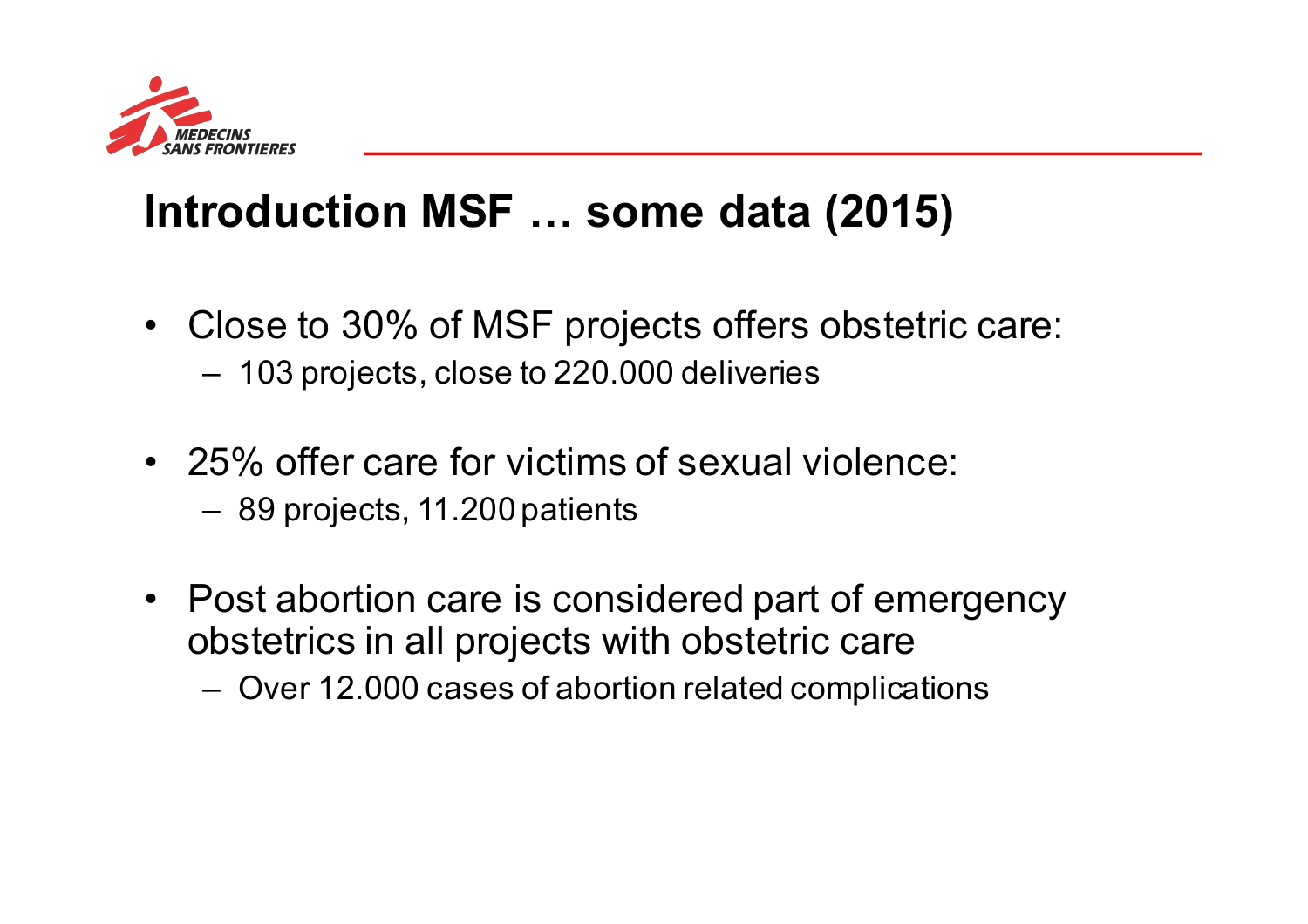### **Internal**

# **Political decision (2004) reinforced 2012**

*"Unsafe abortion and unwanted pregnancy contribute significantly to the burden of ill health, suffering and maternal mortality in the contexts where we work"*

## **Reproductive health and sexual violence care Policy 2014**

Safe abortion care as one of the 4 action **with a direct impact on maternal mortality**

*"MSF will respond to girls' and women's needs for the termination of pregnancy on request (TPR); it is part of the organization's actions aimed at reducing maternal mortality and preventing unsafe abortion."*

### **Abortion leaflet – internal document**

Explaining the rational (medical), relation to countries legal context, responsibility of national and international staff,

# **Training (technical)**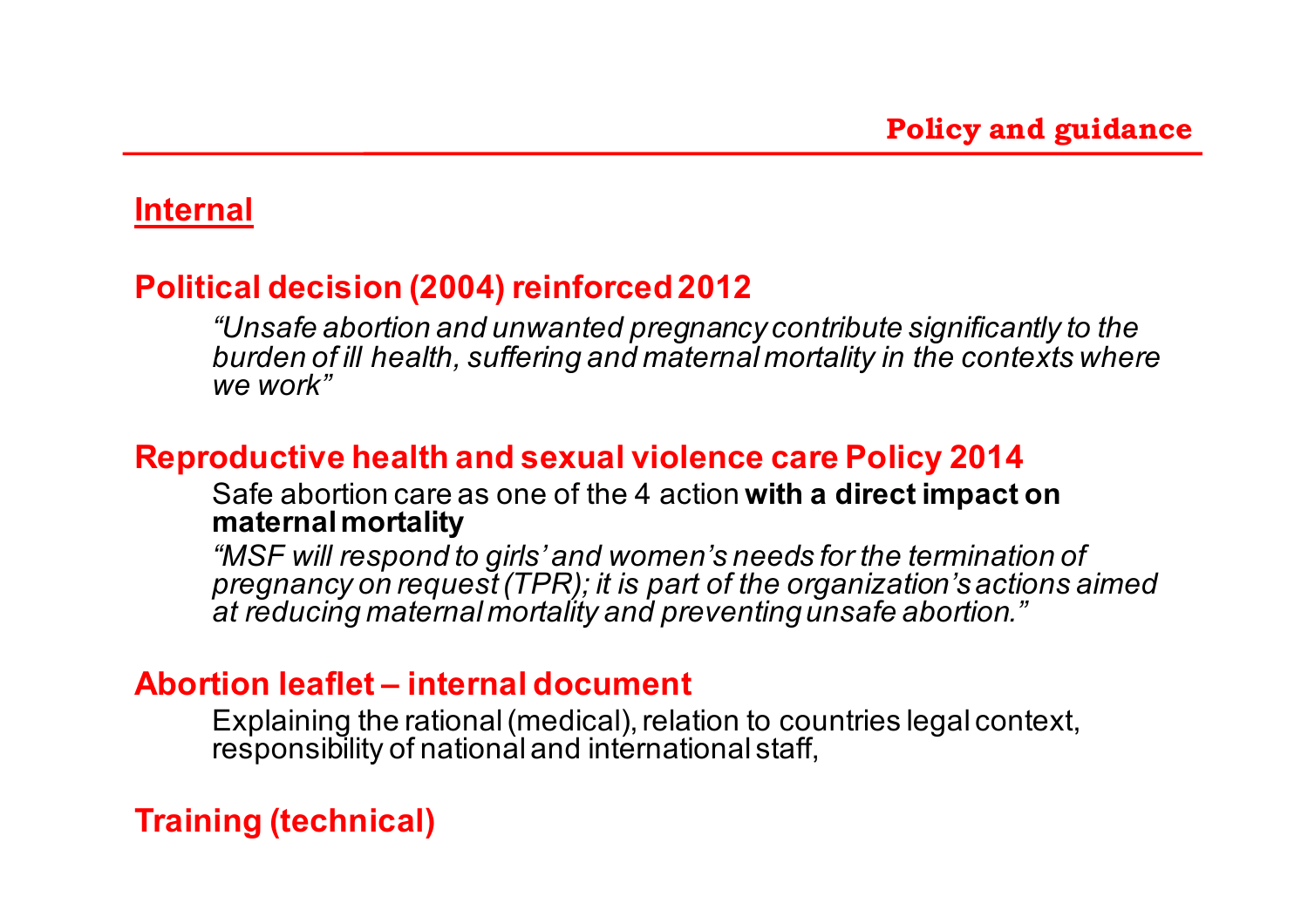# Main barriers are **internal**

- Lack of knowledge
	- PH problem, mortality/suffering
	- Technical means (medical abortion !!!)
	- Legal frame
	- MSF policy
- Personal resistance

Result: very humble advances over the past years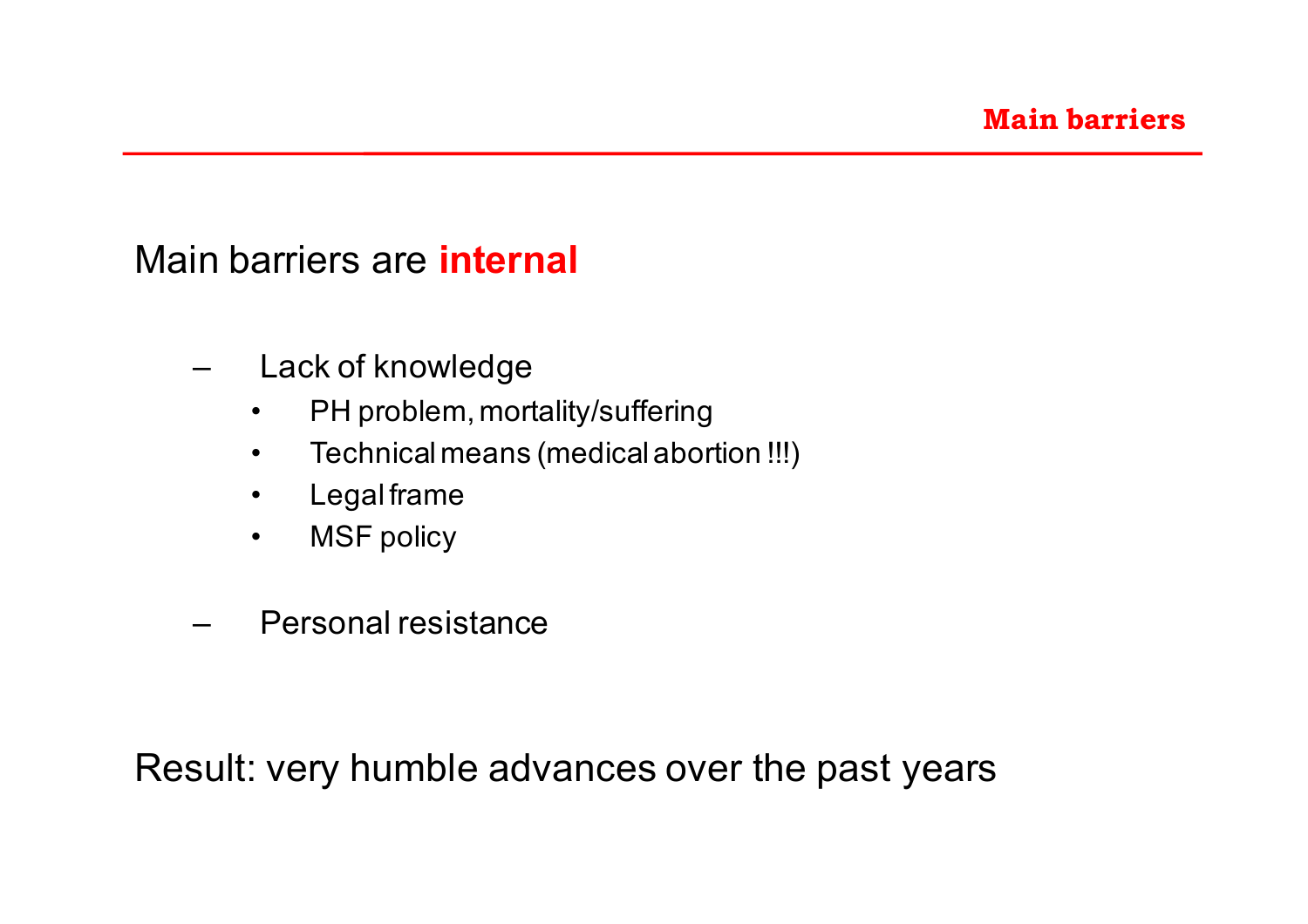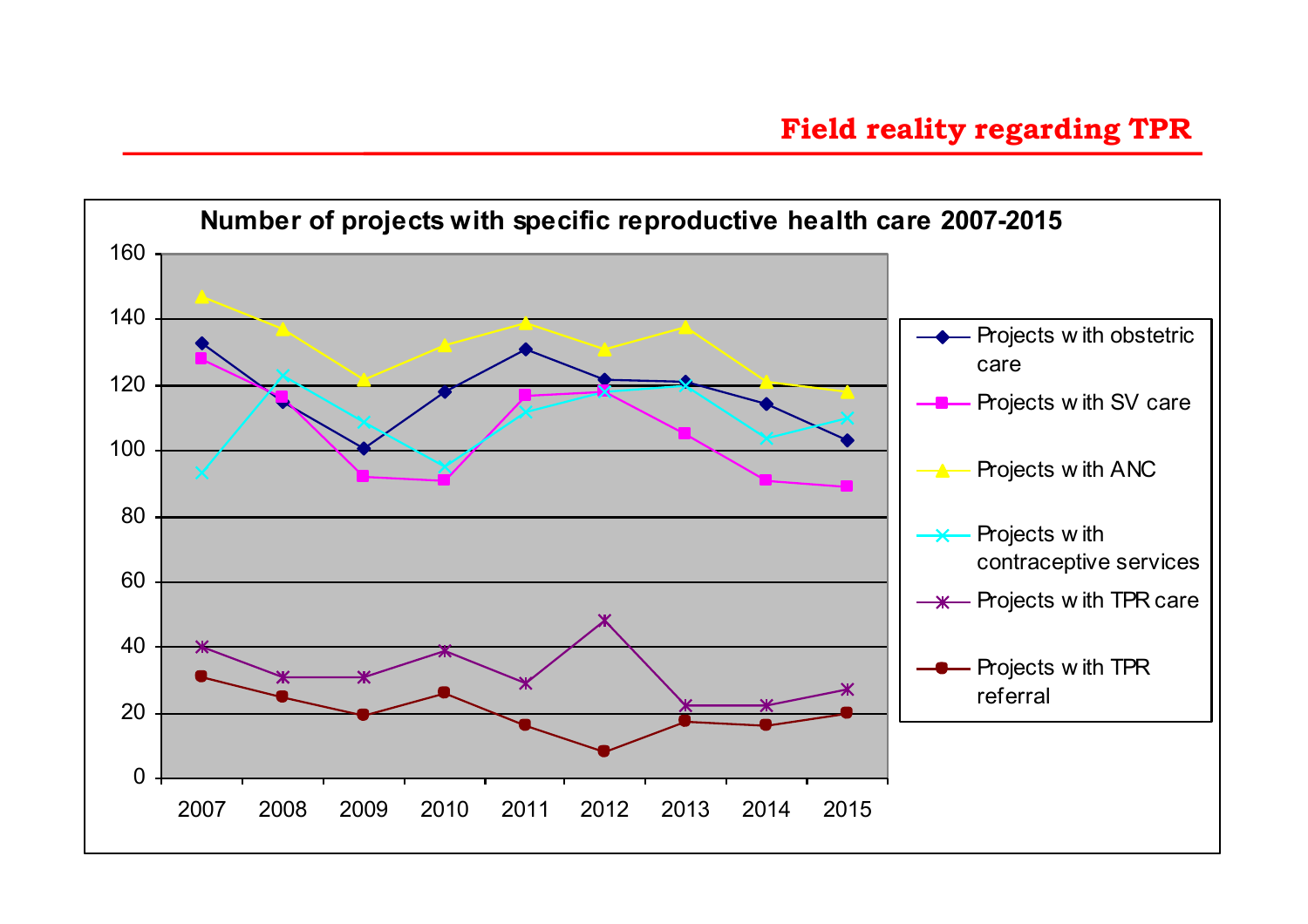# Address the issue at all levels and will all staff

- Knowledge:
	- Relevant internal and external communication at all levels
- Recruitment and management
	- Willingness to provide TPR is hard recruitment criteria for some professions (midwives, OBGYN …?)
	- Agreement with MSF policy on abortion is required from ALL staff
- Training Value clarification and attitude transformation
- Targeted direct field support to accompany teams in specific contexts. Create practical experience